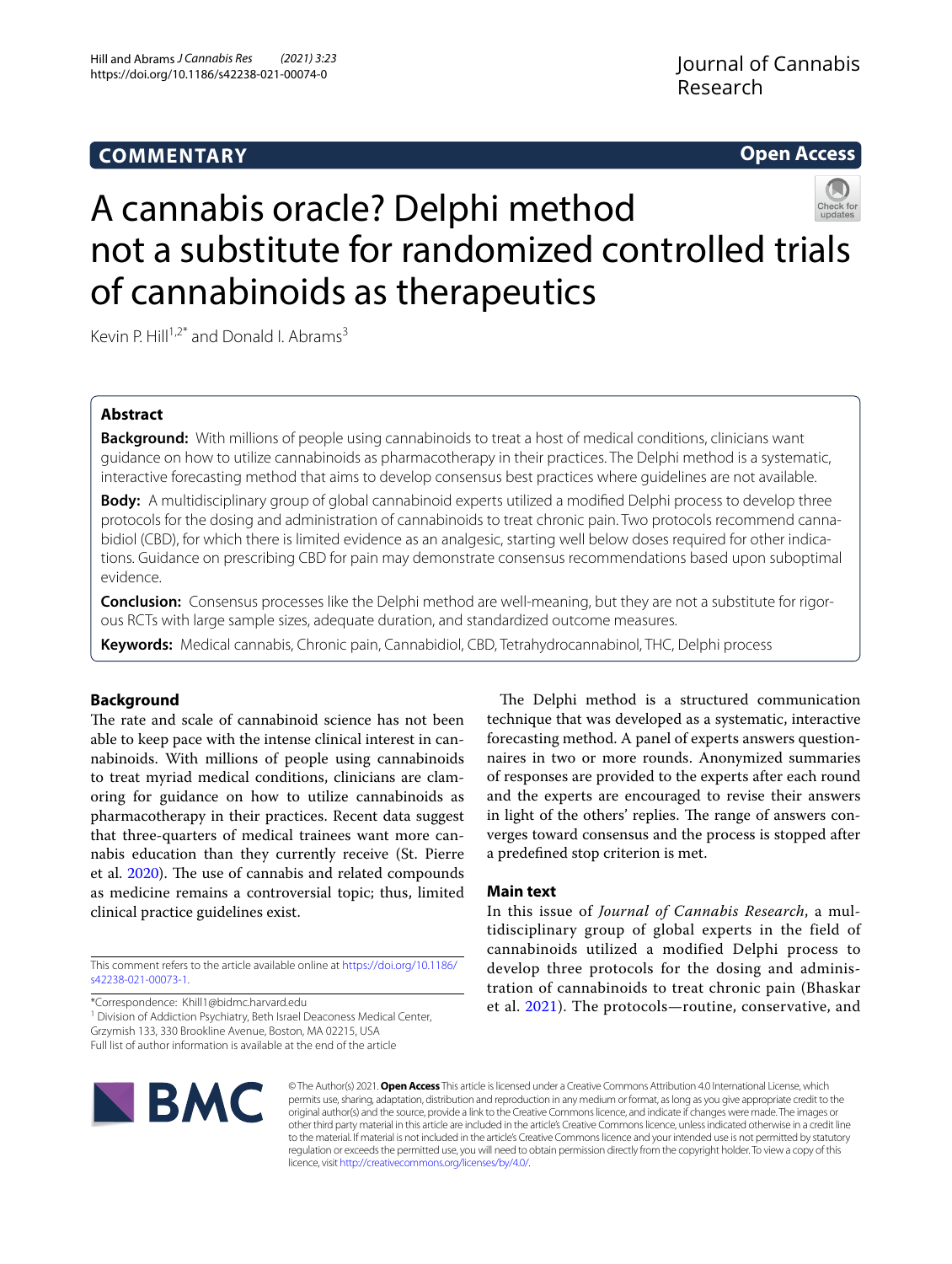rapid—were designed based upon the desired time to achieve clinical effects. In the routine and conservative protocols, CBD-predominant cannabinoid products are started at a dose of CBD 5 mg twice daily and titrated up to CBD 40 mg daily, at which time small doses of THC are started. In the rapid protocol, patients are started on cannabinoids with THC and CBD in a 1:1 ratio at 2.5–5 mg of each cannabinoid one to two times daily and titrated to a maximum dose of THC 40 mg daily.

Guidance on prescribing CBD for pain illustrates consensus recommendations based upon suboptimal evidence. Despite hypothetical and preclinical rationales for CBD as an analgesic (Pisanti et al. [2017\)](#page-2-1), limited clinical evidence, in the form of data from randomized clinical trials (RCTs), exists. Most RCT data for cannabinoids in pain is for THC alone or products with THC and CBD, such as nabiximols, or whole-plant cannabis. CBD alone has been shown to be effective in patients with pain from neurologic injuries, kidney transplantation, neuropathy, and fibromyalgia (Wade et al. [2003](#page-2-2); Cunetti et al. [2018;](#page-1-1) Xu et al. [2019](#page-2-3); Van De Donk et al. [2019](#page-2-4)). However, these studies utilized small sample sizes and disparate outcome measures. Similar trials of CBD for pain from Crohn's disease and generalized chronic pain did not show benefit (Naftali et al. [2014](#page-1-2); Notcutt et al. [2004](#page-1-3), Cunetti et al. [2018;](#page-1-1) Capano et al. [2020\)](#page-1-4), however, leaving a clear need for larger, rigorously designed trials of CBD for chronic pain.

Bhaskar and colleagues attempt to expand the limited evidence for CBD as an analgesic even further by providing dosing recommendations for CBD without presenting additional data. Starting at CBD 5 mg twice daily and titrating to 40 mg daily, while unlikely to lead to side efects, is also quite a bit lower than CBD dosing used, albeit for a variety of indications, in other clinical trials. Several rigorously designed RCTs utilized CBD doses in the range of several hundred to over a thousand milligrams. Why CBD was chosen as the initial intervention when the existing data demonstrates analgesic efects from THC-based interventions seems puzzling. Despite the input from the Delphi experts, at the end of the day, the clinician may be better off deciding which cannabinoid he or she hopes will provide analgesia and then dosing that cannabinoid appropriately by assessing the patient's response.

## **Conclusion**

There is a clear need for clinical guidance on the use of cannabinoids as pharmacotherapy for chronic pain. Consensus processes like the Delphi method are wellmeaning, but they are not a substitute for rigorous RCTs with large sample sizes, adequate duration, and standardized outcome measures. All key stakeholders must share the goal of using RCTs to determine cannabinoid efficacy in chronic pain, and those who can contribute to this goal should do so. We need the best science we can produce.

#### **Abbreviations**

CBD: Cannabidiol; THC: Tetrahydrocannabinol.

#### **Acknowledgements**

Dr. Hill recently co-authored a book on cannabis for Wolters-Kluwer and he has received royalties from them. He is also a consultant to Greenwich Biosciences. Dr. Abrams is a scientifc advisor to Cannformatics, Lumen, and Maui Grown Therapies.

#### **Authors' contributions**

Both authors conceptualized the manuscript and participated in the writing. The authors read and approved the fnal manuscript.

#### **Funding**

The authors received no funding for this work.

#### **Availability of data and materials**

Not applicable.

#### **Declarations**

**Ethics approval and consent to participate** Not applicable.

#### **Consent for publication**

Not applicable.

#### **Competing interests**

The authors declare that they have no competing interests.

#### **Author details**

<sup>1</sup> Division of Addiction Psychiatry, Beth Israel Deaconess Medical Center, Grzymish 133, 330 Brookline Avenue, Boston, MA 02215, USA. <sup>2</sup> Department of Psychiatry, Harvard Medical School, Boston, USA. <sup>3</sup> Department of Medicine, University of California, San Francisco, USA.

#### Received: 30 April 2021 Accepted: 14 May 2021 Published online: 02 July 2021

#### **References**

- <span id="page-1-0"></span>Bhaskar A, Bell A, Boivin M, et al. Consensus recommendations on dosing and administration of medical cannabis to treat chronic pain: results of a modifed Delphi process. J Cannabis Res. [https://doi.org/10.1186/](https://doi.org/10.1186/s42238-021-00073-1) [s42238-021-00073-1](https://doi.org/10.1186/s42238-021-00073-1)
- <span id="page-1-4"></span>Capano A, Weaver R, Burkman E. Evaluation of the effects of CBD hemp extract on opioid use and quality of life indicators in chronic pain patients: a prospective cohort study. Postgrad Med. 2020;132(1):56–61.
- <span id="page-1-1"></span>Cunetti L, Manzo L, Peyraube R, Arnaiz J, Curi L, Orihuela S. Chronic pain treatment with cannabidiol in kidney transplant patients in Uruguay. Transplant Proc. 2018;50(2):461–4.
- <span id="page-1-2"></span>Naftali T, Mechulam R, Lev LB, Konikoff FM. Cannabis for inflammatory bowel disease. Dig Dis. 2014;32(4):468–74.
- <span id="page-1-3"></span>Notcutt W, Price M, Miller R, et al. Initial experiences with medicinal extracts of cannabis for chronic pain: results from 34 'N of 1' studies. Anaesthesia. 2004;59(5):440–52.